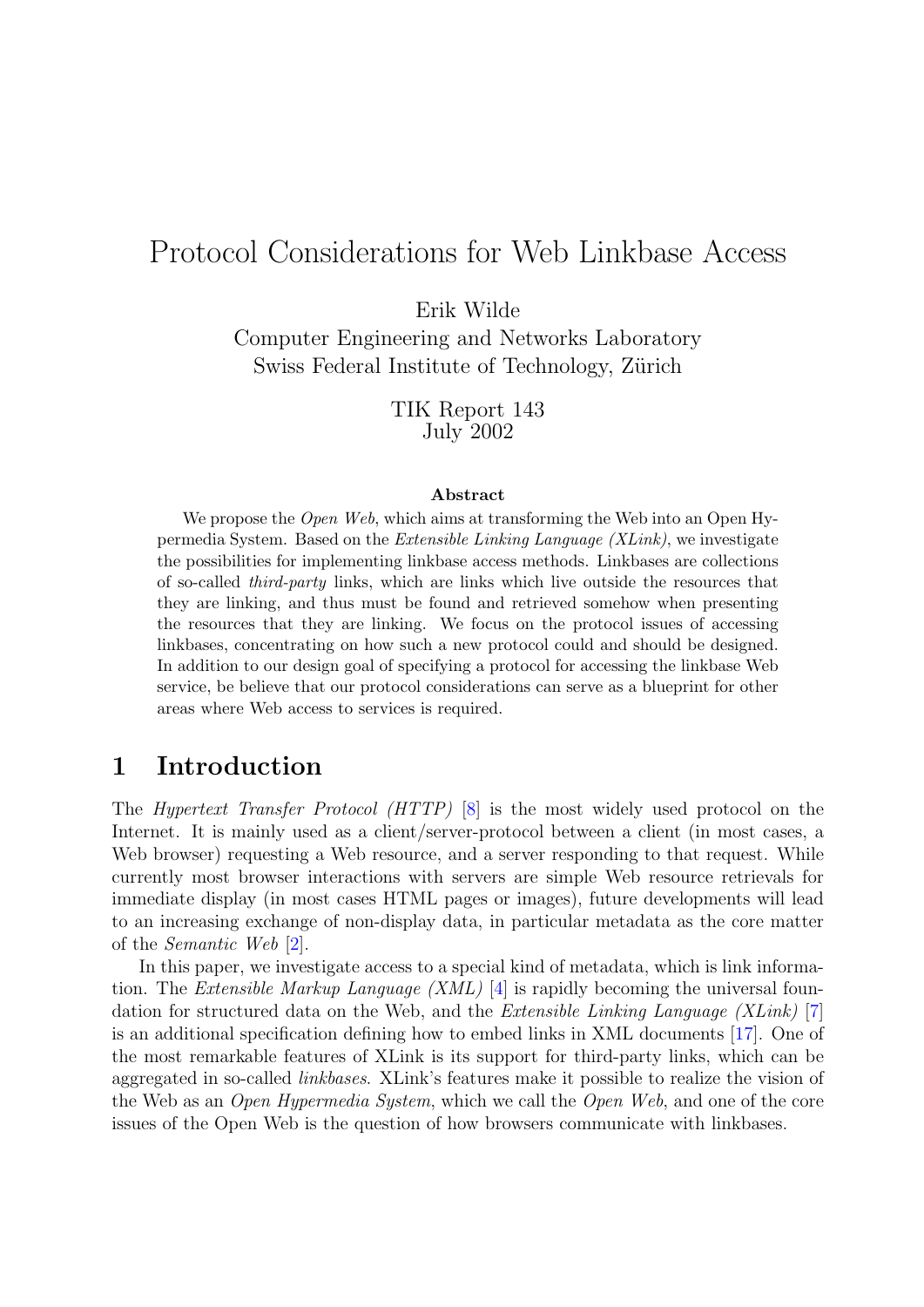# 2 XLink and Linkbases

XLink treats links as first-class objects, which means that links may be regarded as separate entities outside of the resources that they are linking (they are called third-party links because they may be provided separately from the resources). XLink supports a sophisticated linking model that can support advanced hypermedia presentations [\[16\]](#page-9-0). However, how links are generated, maintained, transferred, and presented it not within XLink's scope. In XLink, linkbases are simply XML documents which are collections of third-party links. From XLink's point of view, this is sufficient, but it is not sufficient from the perspective of transforming the Web into the Open Web. For this vision to become a reality, an open protocol must exist which can be used by clients to access linkbases and request links from them.

Linkbases potentially contain huge numbers of links, and it is therefore not practical for clients to retrieve the entire linkbase in order to find the links that are relevant for a given document. What therefore is necessary is some kind of query mechanism that can be used to retrieve the links from a linkbase that are relevant for a given Web resource. And because client and linkbase must communicate over the Internet, a protocol must be used which supports this query mechanism. It is the purpose of this paper to describe the potential solutions to this problem, which also serve as an interesting lesson in Web engineering.

# 3 Linkbase Queries

XLink defines links in terms of a set of global attributes. This is the XML syntax of XLinks, and even though the underlying link model is informally described in the XLink specification, so far there is no formal specification of XLink's link model. This situation is similar to the history of XML itself, where the document syntax predated the specification of the data model, which was later specified in the XML Information Set (XML Infoset) [\[6\]](#page-8-0). The XML Infoset was specified because it was discovered that a number of applications needed to be based on the data model rather than the syntax (examples are APIs, query languages, and presentation mechanisms). We assume that similar reasoning will lead to an XLink Infoset, but so far this is purely hypothetical. However, a first step has been made in a W3C note [\[15\]](#page-9-0) dealing with the question of XLinks and their presentation by styling mechanisms. This note describes a (limited) draft of a formal XLink Infoset, and it could become the starting point of a specification of the XLink Infoset.

While using XML Query (XQuery) [\[3\]](#page-8-0) (or a subset of it) for linkbase queries might be interesting at first sight, there are problems of availability (XQuery is still under construction, but this will change in the near future), and the more serious problem of the data model. While linkbase queries need to operate on the XLink Infoset, XQuery operates on the XML Infoset, which is inappropriate for linkbases. We therefore decided against basing linkbase access on XQuery.

Furthermore, we prefer a *service-oriented* rather than a *query-oriented* perspective,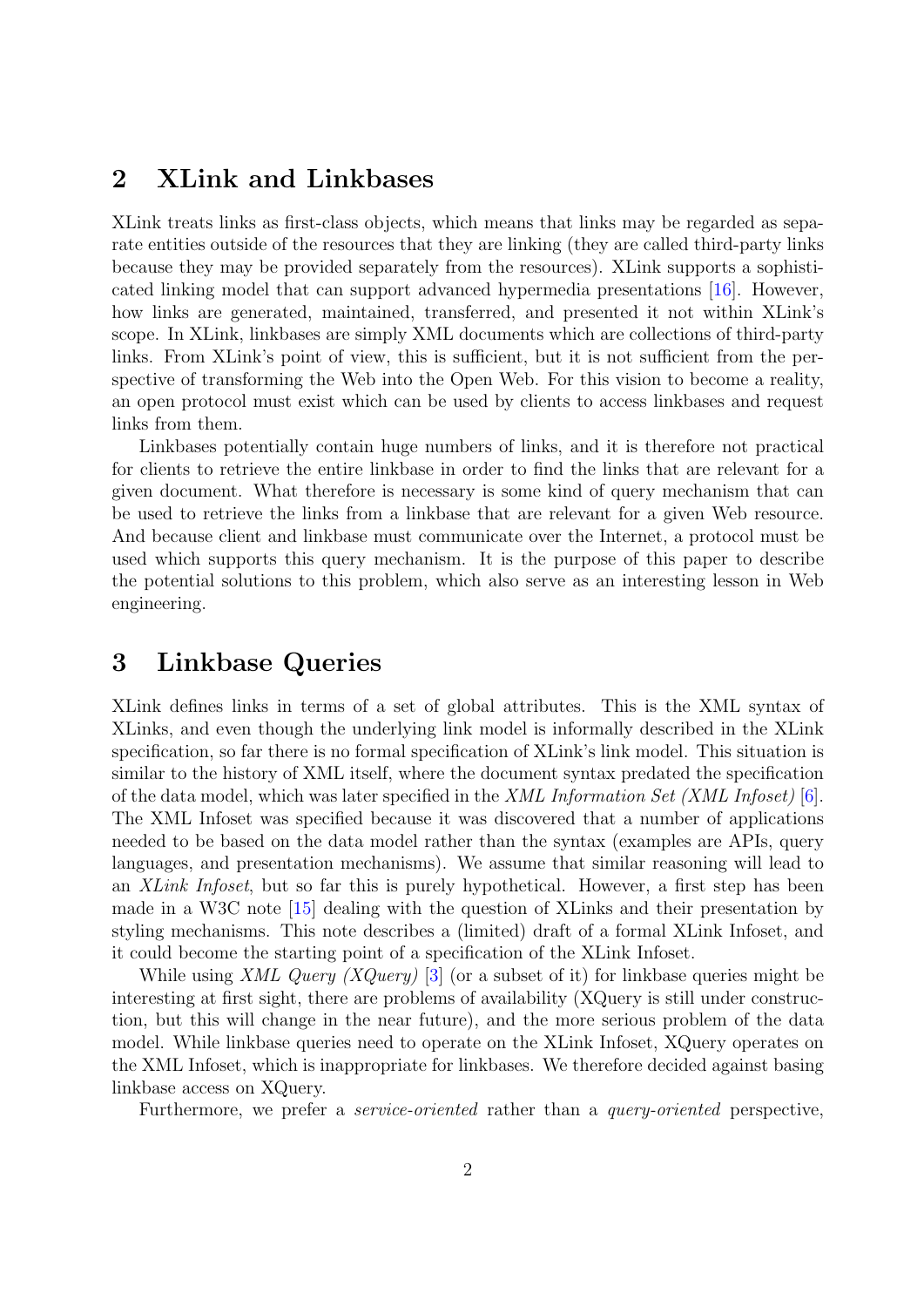<span id="page-2-0"></span>which means that we do not want to force linkbase providers to use XLink internally. We only want to base the linkbase queries on the XLink Infoset (and extensions to it which providers might choose to use), and XLink syntax is only required as the exchange format between the linkbase and the requesting client. Specifically, our query model handles the support of different linking models as follows:

• XLink link model

As the most important aspect of the query model, we support querying the XLink information set. This means that queries can be used which specifically address XLink's link model.

• XLink supported extensions

XLink contains mechanisms for specifying link semantics (the so-called semantic attributes), but these mechanisms do not prescribe a way of how these semantics have to be represented. We provide basic support for this type of application-specific link semantics.

• Additional XML attributes

If XLinks are represented in XML, then they can be easily extended with additional XML attributes. While this way of extending XLink can become very complex and therefore hard to support generically, we also provide basic support for this type of application-specific link semantics.

• Generic links

XLink does not explicitly support generic links, but generic linking can have very powerful applications<sup>1</sup>. Generic links make it necessary for the linkbase server to have access to the resource, and therefore generates additional load on the communication link as well as on the linkbase server. We therefore intend to support generic linking in the next version.

This rather short presentation of the linkbase access model should be sufficient to serve as a foundation for the following protocol considerations. Basically, we designed linkbase access as a service and then were looking for a suitable protocol binding for this service.

# 4 Protocol Considerations

In this section, we address the design issues that were important for deciding which protocol binding to choose for the linkbase access service. It should always be kept in mind that for our model of the Open Web, linkbase access should become widely used and should be supported by many clients and servers.

<sup>&</sup>lt;sup>1</sup>It can also have highly questionable implications when under control of one company, as has been shown by the controversial debate about Microsoft's *Smart Tags*.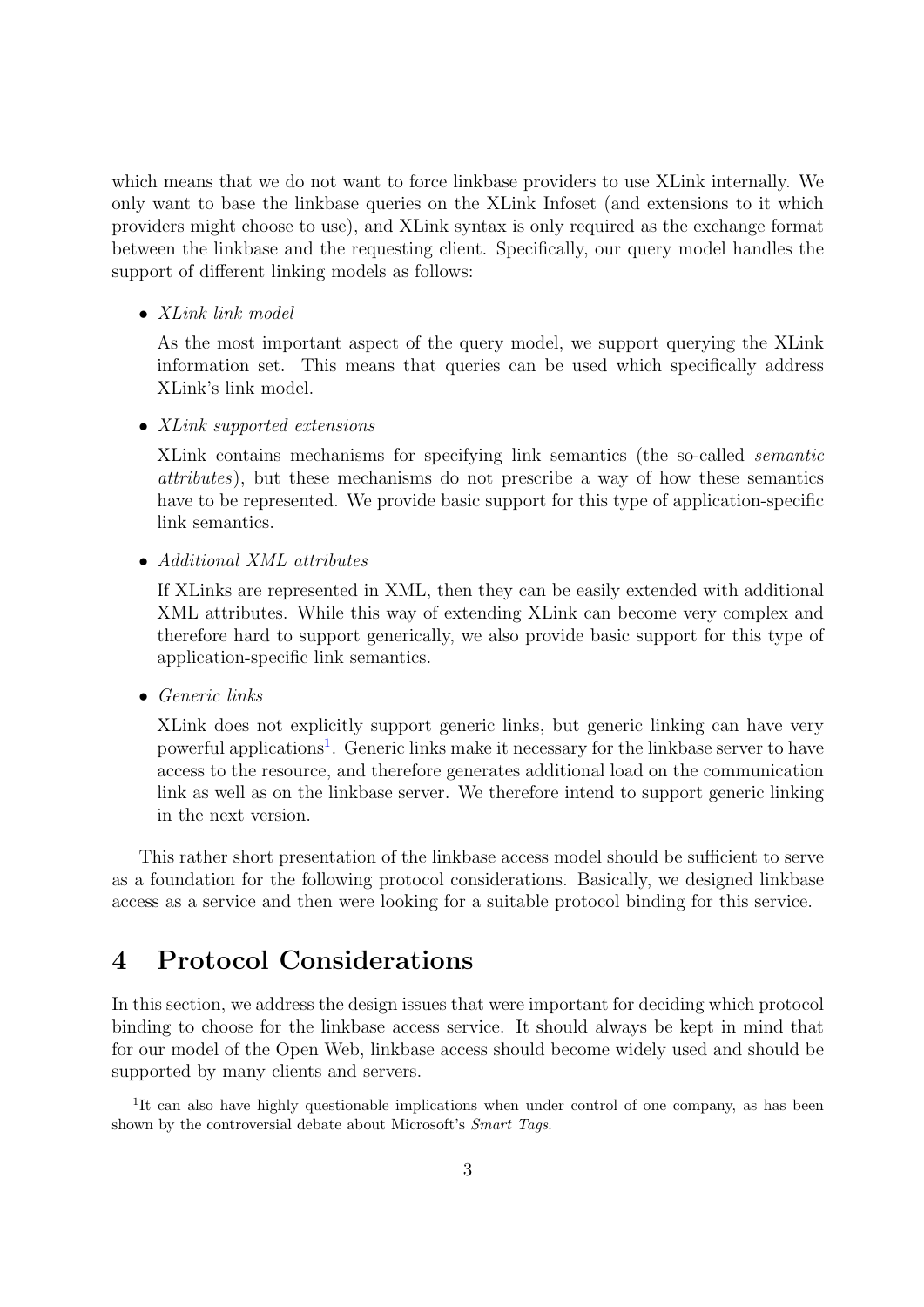#### • Proxies

Proxies are a common components of today's network topology, and in order to fit into this topology, linkbase access must be able to operate over one or even chained proxies. Seeing that many proxies also implement firewall strategies, it becomes almost mandatory to use one of the well-known port numbers, such as HTTP's port 80.

#### $\bullet$  *Caching*

Caching in the case of linkbase access is difficult, because effectively linkbase accesses are query operations which may be affected by many factors, not only the query itself. For example, the server might also use other knowledge to better serve the request, such as the client's properties and preferences. We therefore believe that caching will not play an important role for linkbase access, but we also believe that there are opportunities for more research in this area.

• Redirection

The protocol must support redirection in the sense that a client can be *temporarily* or permanently redirected to another server, if the linkbase server is not capable of processing the request. This redirection must be transparent to the user in order to avoid disruptive messages. However, a client may choose to inform users about permanent redirections, so that the access information for the redirected linkbases may be updated.

• Authentication

Linkbase services may be operated commercially. Thus, clients must have a way to authenticate against the server, so that the server can charge registered users for its services. Additionally, it should be possible for clients to authenticate the server, so that they can be sure that they are communicating with the right server.

• Privacy

Links can be considered normal Web resources, and as with all Web resources, there are scenarios where users are willing to accept cleartext transmission, while other scenarios might require a high level of privacy, provided by cryptographic methods. Consequently, linkbase access must be able to switch between cleartext and encrypted operation.

• Integrity

There must be ways to guarantee the integrity of linkbase accesses, if required by the client and/or server. This means that it should not be possible be a third party to change the information being exchanged between client and server. Like privacy, integrity is probably not required in all scenarios, but it should be supported as an optional property of the protocol.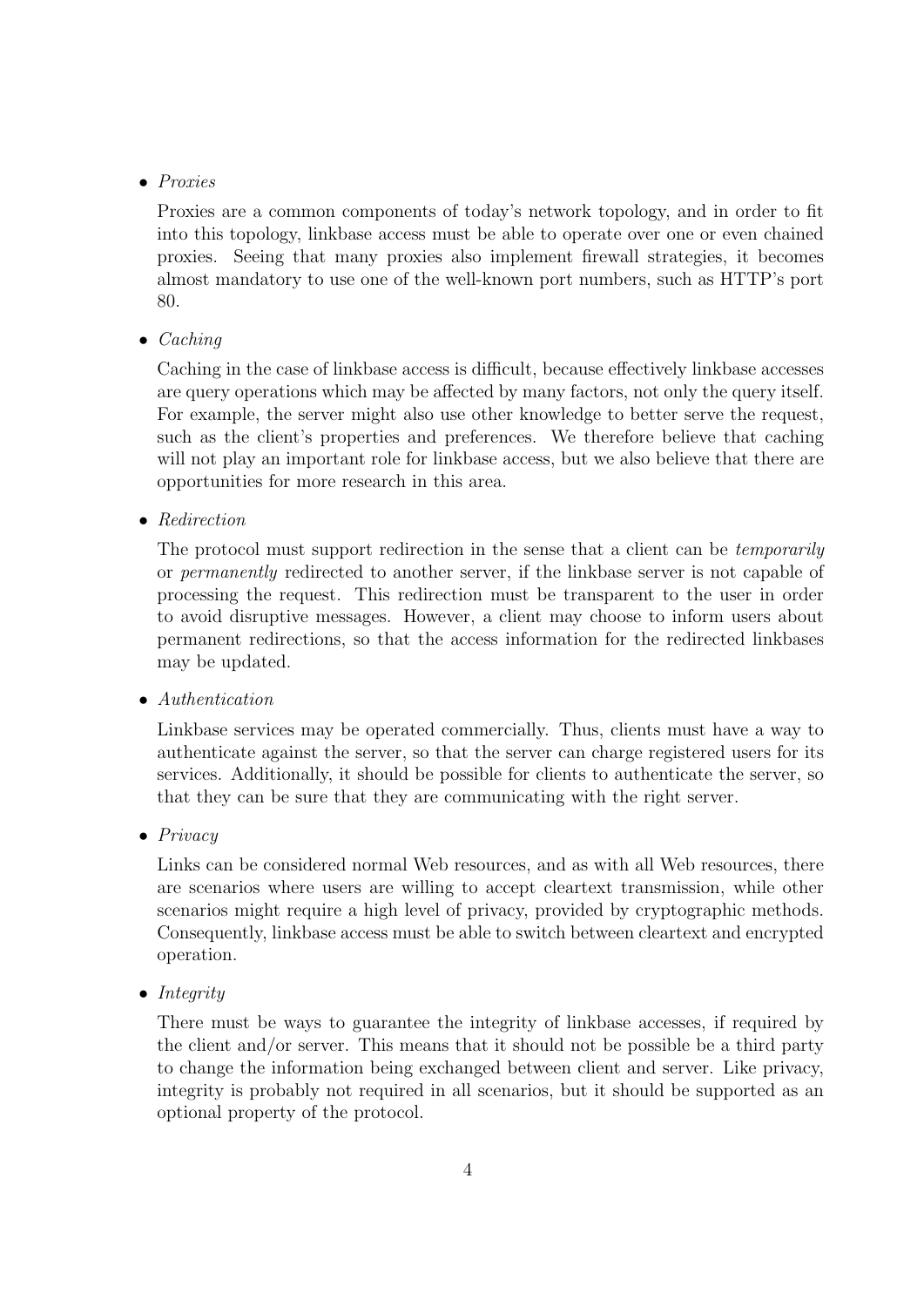This list of design consideration lists all the requirements that a protocol binding for the linkbase access service should satisfy. In the following section, we describe some possible implementations of the protocol binding, and in Section  $6 \le$  $6 \le$  we revisit the protocol considerations and look at how well the different protocol bindings work.

# 5 Protocol Designs

In this section, we describe a number of possible implementations of the protocol binding for linkbase access. In the descriptions it is assumed that the size of the accessed linkbase makes it impractical to return it completely to the client, so that some form of filtering is required.

### 5.1 Implicit Information

In the simplest case, implicit information could be used to convey the information that is used by the server to select links from the linkbase. For accessing a linkbase, a client would simply retrieve it (probably using HTTP's GET method), and the linkbase server would respond with the links that are appropriate. The request's Referer header field (and possibly others) could be used by the server to decide which links are returned to the client. However, this method of accessing linkbases becomes highly problematic if the client wants to exert control on the linkbase service's operation.

## 5.2 URI Query Strings

In this case, some form of query string would be appended to the linkbase's URI which would be interpreted by the server. This query string could contain information about which links to select, such as certain semantic attributes of XLink. In this case, the client can control the server's behavior using the query string. The query string could be regarded as being specific for linkbase resources, so that would only be applicable to this type of resource. In effect, this model would be comparable to the processing of HTML forms (when using the GET method), where some sort of program on the server is executed to process the form values submitted by the client.

One limitation of this method is that the linkbase query would have to be coded using URI syntax, which requires a lot of escaping and becomes cumbersome for complex structures.

#### 5.3 HTTP Extensions

HTTP can be extended by using new methods and/or header fields. This has already been done by WebDAV [\[11\]](#page-8-0), and the HTTP Extension Framework [\[10\]](#page-8-0) defines a formal framework for how this could be done<sup>2</sup>. Using this approach, HTTP could be extended to

<sup>2</sup>WebDAV predates the HTTP Extension Framework and does not conform to it.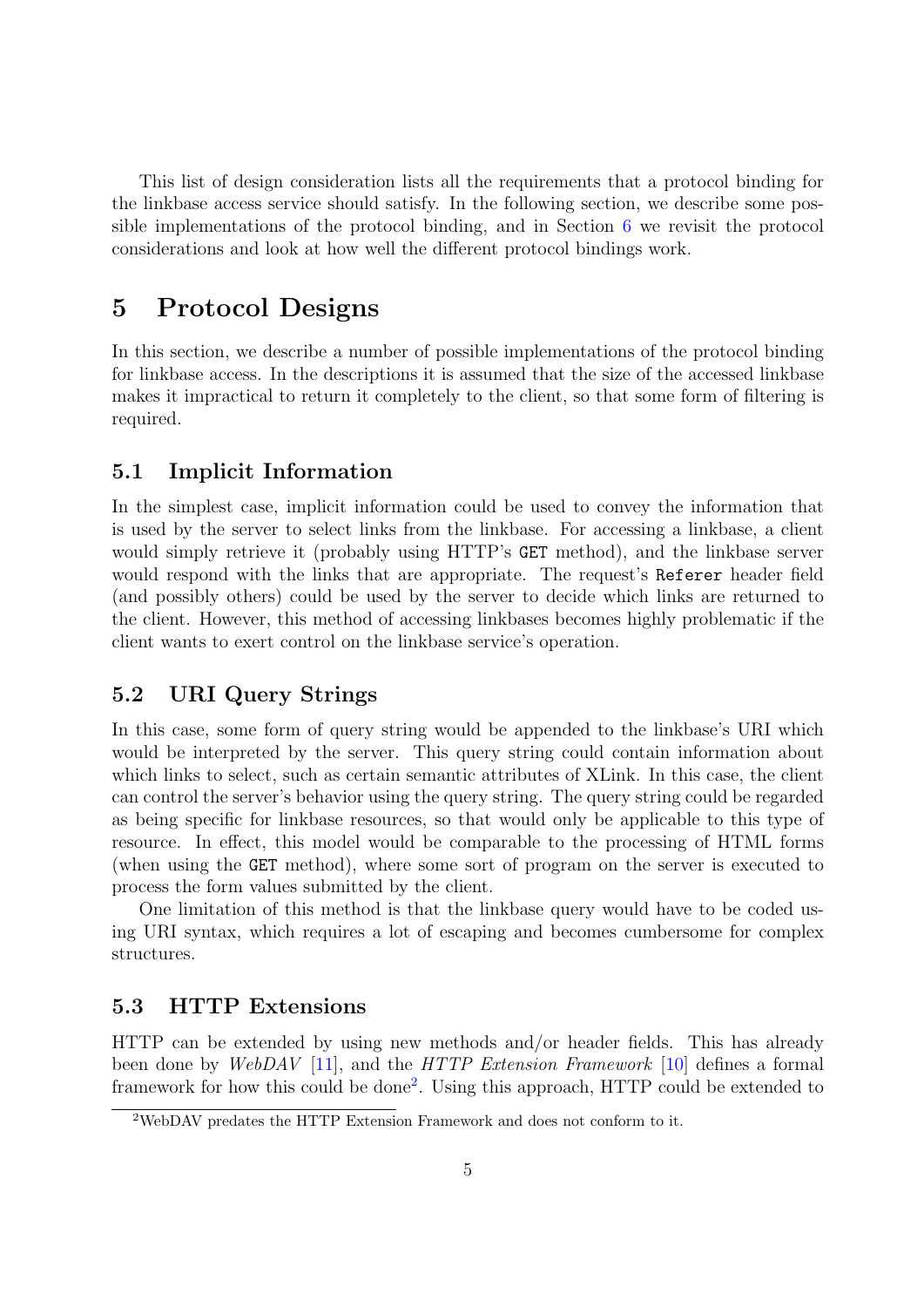<span id="page-5-0"></span>include methods and headers that support linkbase access. The HTTP Extension Framework is carefully designed to work across unextended proxies, and it also makes it easy for peers to detect whether the partner does support a particular extension.

#### 5.4 HTTP Entities (I)

Instead of coding the linkbase access information within URI query strings or specific header fields, it could also be embedded inside the HTTP message body. If only the the access information would be contained in the message body (with the URI addressing the linkbase service), this method would be comparable to the processing of HTML forms (when using the POST method). It would be necessary to define the format of the message body, but this is unconstrained by HTTP.

### 5.5 HTTP Entities (II)

Another way to embed the access information into the HTTP message body would be to not only include the access information, but also the information about which service is being accessed on the server. This would effectively use HTTP as a generic transport protocol for remote services, and there are several established technologies for doing this. One of the earliest approaches is XML-RPC, which is very basic.

A more elaborate approach is the Simple Object Access Protocol (SOAP) [\[13\]](#page-8-0), which can be used in different ways, one of them being RPC-like services. Using SOAP, it is be possible to describe a service using the Web Services Description Language (WSDL) [\[5\]](#page-8-0), and then define protocol bindings, such as HTTP. This layer of abstraction can be very useful for services which should be made accessible through different protocol bindings.

If required, additional descriptions could be used to define the interaction between a linkbase access client and a server. HP's Web Services Conversation Language (WSCL) [\[1\]](#page-8-0) or IBM's Web Services Flow Language (WSFL) [\[12\]](#page-8-0) currently are the most prominent languages for higher-level descriptions of Web Services, in particular their usage (in terms of activity sequences) and their composition.

## 5.6 XQuery

Even though we decided against using XQuery as the foundation for our linkbase access, it would still be possible to use XQuery's protocol binding and maybe extended it with XLink-specific functionality. However, at the time of writing XQuery itself is still under construction, and there is no publicly available draft of the planned protocol binding, so we concluded that even though XQuery might provide a valuable alternative in the future, today it is not suitable as a foundation.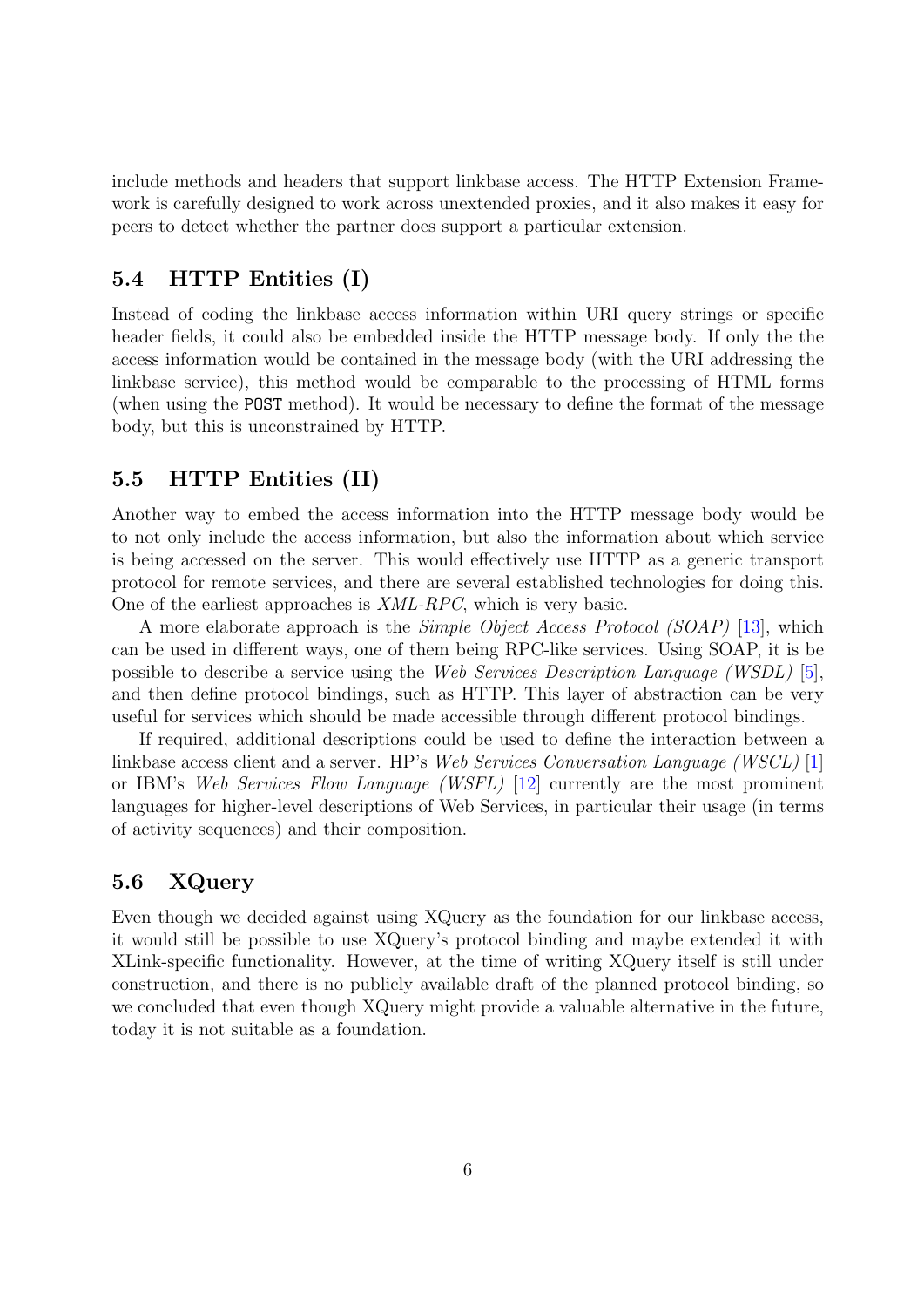#### <span id="page-6-0"></span>5.7 Dedicated Protocol

Instead of using any of the available Web infrastructure, it would of course also be possible to design a completely new protocol, either being based on very low-level transport mechanisms such as TCP, or using supporting frameworks for building distributed applications, such as CORBA. Both approaches have different consequences:

• Built on transport-level

Building on top of the transport-level means that everything in the protocol could be designed as required, but it would also mean that the complete functionality would have to be implemented. In the light of the fact that most clients as well as browsers already have a number of built-in communication layers (such as SSL/TLS and HTTP), this strategy would not re-use any components.

• Using supporting framework

In this case, the framework could be selected to match the needs of linkbase access as closely as possible. However, using a framework would result in making this framework a necessity for all clients and servers supporting linkbase access, and this is a decision which should be very carefully considered.

The approach to define a completely custom protocol, based on low-level transport mechanisms or supporting frameworks, would in both cases result in less-than-ideal implementations, which either do not re-use existing components, or would introduce some rather heavy framework into both clients and servers. We therefore decided against this approach.

# 6 Design Choice

In the previous section we listed the considerations for the protocol binding of our linkbase access service. After considering the design criteria and the possible solutions, we decided to follow the path described in Section [5.5,](#page-5-0) ie modelling linkbase access as a Web service and using existing infrastructures for making the Web service accessible. Based on this decision, we now shortly revisit the design considerations presented in Section [4](#page-2-0) (assuming that our Web service is specified using WSDL and protocol bindings are defined for HTTP and HTTPS):

• Proxies

Since SOAP uses HTTP and HTTPS as transport mechanism, we can safely build on the Web's standard protocol's ability to be used through proxies and firewalls. Some firewalls may still reject SOAP messages (based on the HTTP header fields), but if a firewall is configured this strictly, there is not much we can do.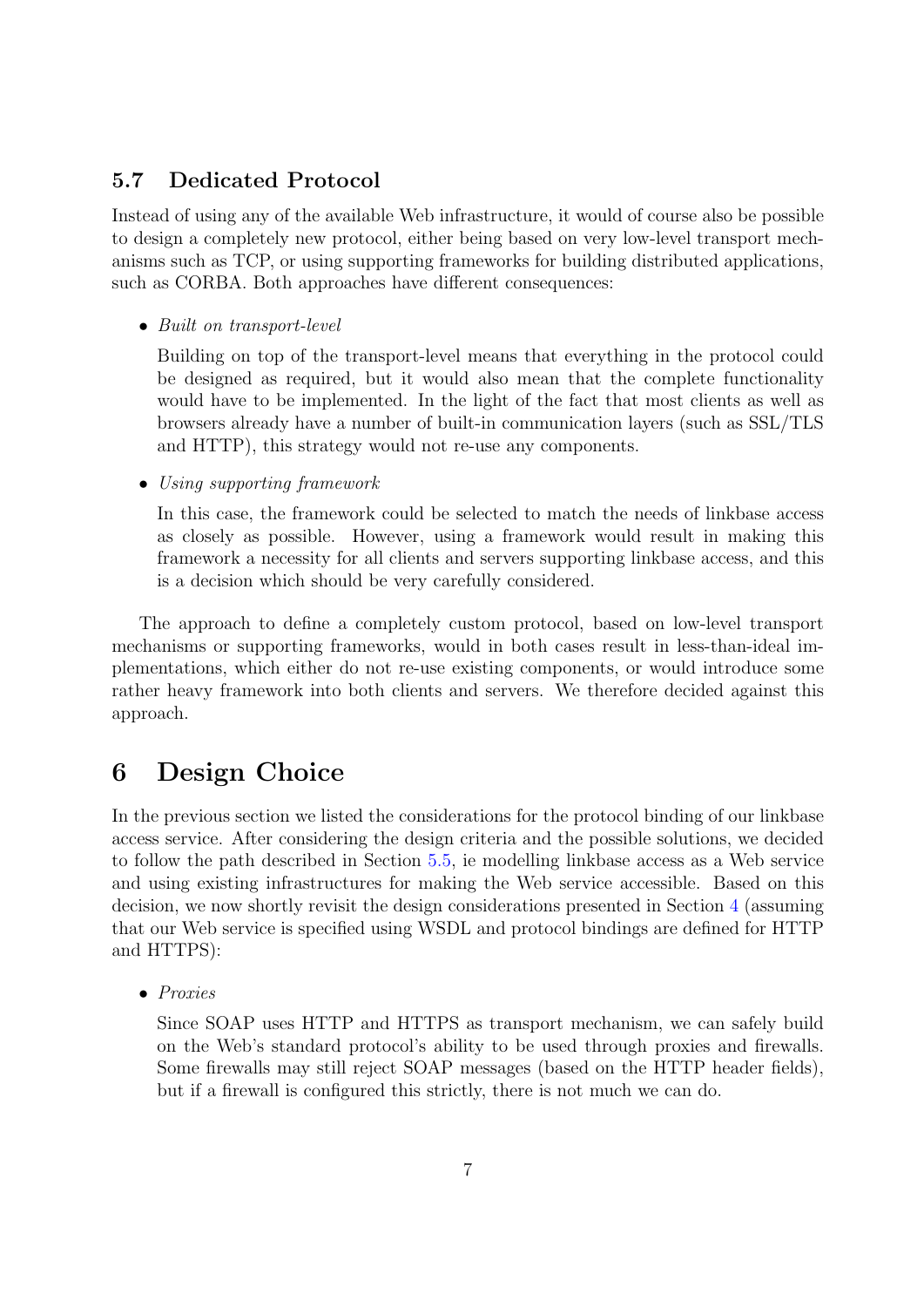#### • Caching

In principle, SOAP can use all of HTTP's caching mechanisms, but since linkbase access often will result in unique requests, we assume that caching of linkbase accesses will have a very low hit rate (in fact, it may make sense to configure caches so that they do not cache any SOAP or at least linkbase access messages).

• Redirection

Linkbase servers can easily use HTTP's mechanisms to redirect linkbase accesses. HTTP's 301 and 302 status codes (as well as maybe 410 for linkbases that have disappeared) can be used by the server to inform the client about redirections.

• Privacy

HTTPS is the Web's most widely used mechanism for encrypted exchange of messages, and it can simply be used to exchange SOAP messages.

• Authentication

HTTP's authentication mechanisms [\[9\]](#page-8-0) can be used to implement authentication. They do not provide a high level of security, in case of security-critical applications it is therefore highly advisable to combine them with HTTPS.

• Integrity

HTTP's Content-MD5 header or HTTP Instance Digests [\[14\]](#page-8-0) can be used to ensure the integrity of the messages being exchanged. Both methods should be combined with HTTPS for security-critical applications.

As can be seen, the design criteria have been met by our choice of protocol binding, and it hopefully will prove useful to build on a standard platform for Web services, for example when linkbase access should be combined with other Web services and the overall service could be described using WSCL/WSFL.

# 7 Conclusions

In this paper we have described our linkbase access service and its protocol binding. We have completed a prototype implementation of the service (using simple XSLT programs to perform the linkbase queries), and will be testing the service and the protocol for completeness and openness, and then submit it to the W3C. However, there still needs a lot of work to be done (in particular, the XLink Infoset and a presentation model) until the Open Web can be implemented in an interoperable way.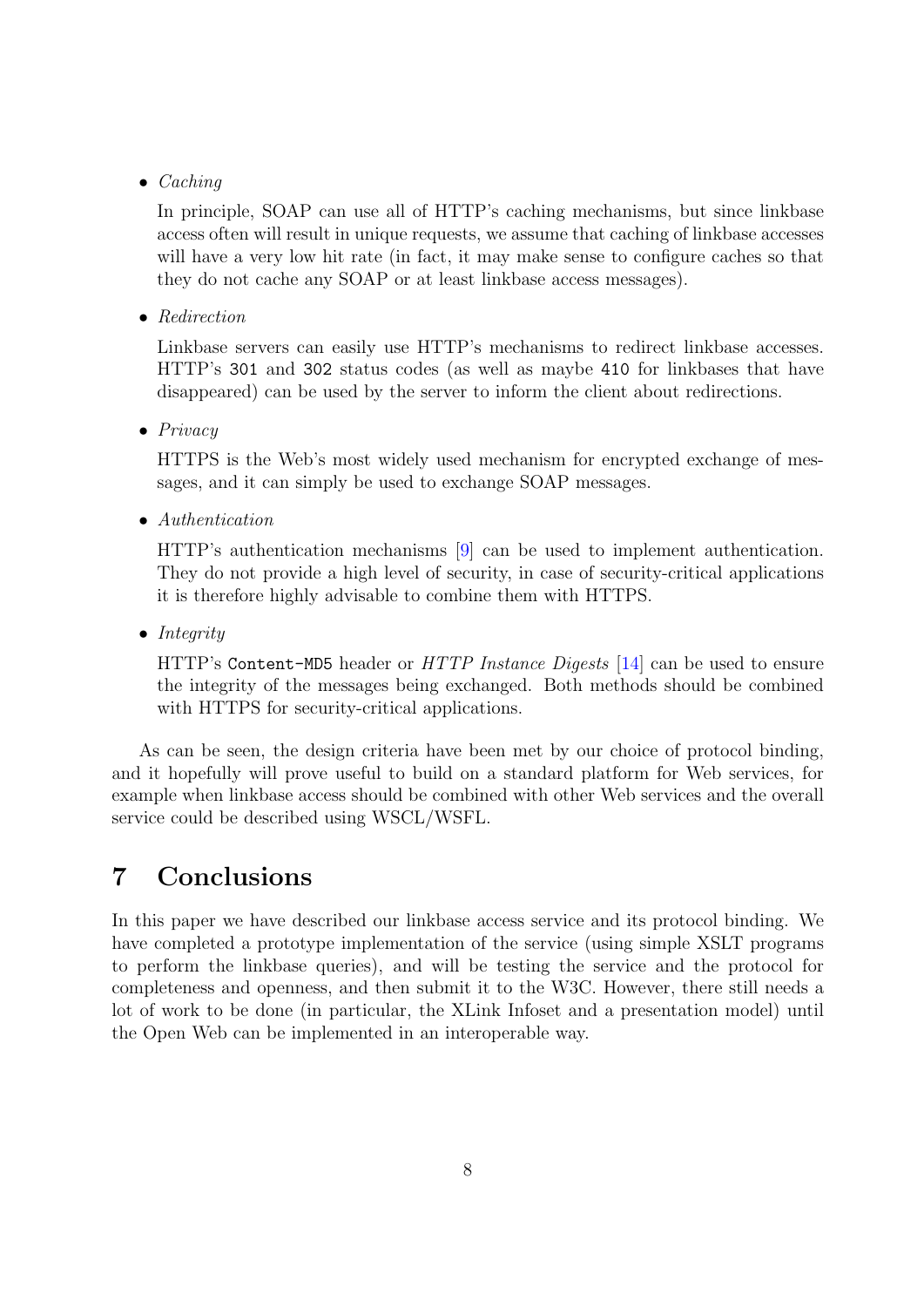## <span id="page-8-0"></span>References

- [1] Arindam Banerji, Claudio Bartolini, Dorothea Beringer, Venkatesh Chopella, Kannan Govindarajan, Alan Karp, Harumi Kuno, Mike Lemon, Gregory Pogossiants, Shamik Sharma, and Scott Williams. Web Services Conversation Language (WSCL) 1.0. World Wide Web Consortium, Note NOTE-wscl10-20020314, March 2002.
- [2] Tim Berners-Lee, James Hendler, and Ora Lassila. The Semantic Web. Scientific American, 284(5):34–43, May 2001.
- [3] SCOTT BOAG, DON CHAMBERLIN, MARY F. FERNÁNDEZ, DANIELA FLORESCU, JONATHAN ROBIE, JÉRÔME SIMÉON, and MUGUR STEFANESCU. XQuery 1.0: An XML Query Language. World Wide Web Consortium, Working Draft WD-xquery-20011220, December 2001.
- [4] Tim Bray, Jean Paoli, C. M. Sperberg-McQueen, and Eve Maler. Extensible Markup Language (XML) 1.0 (Second Edition). World Wide Web Consortium, Recommendation REC-xml-20001006, October 2000.
- [5] Erik Christensen, Francisco Curbera, Greg Meredith, and Sanjiva Weerawarana. Web Services Description Language (WSDL) 1.1. World Wide Web Consortium, Note NOTE-wsdl-20010315, March 2001.
- [6] John Cowan and Richard Tobin. XML Information Set. World Wide Web Consortium, Recommendation REC-xml-infoset-20011024, October 2001.
- [7] Steven J. DeRose, Eve Maler, and David Orchard. XML Linking Language (XLink) Version 1.0. World Wide Web Consortium, Recommendation REC-xlink-20010627, June 2001.
- [8] Roy T. Fielding, Jim Gettys, Jeffrey C. Mogul, Henrik Frystyk Nielsen, Larry Masinter, Paul J. Leach, and Tim Berners-Lee. Hypertext Transfer Protocol — HTTP/1.1. Internet proposed standard RFC 2616, June 1999.
- [9] John Franks, Phillip M. Hallam-Baker, Jeffery L. Hostetler, Scott D. Lawrence, Paul J. Leach, Ari Luotonen, and Lawrence C. Stewart. HTTP Authentication: Basic and Digest Access Authentication. Internet proposed standard RFC 2617, June 1999.
- [10] Henrik Frystyk Nielsen, Paul J. Leach, and Scott D. Lawrence. An HTTP Extension Framework. Internet experimental RFC 2774, February 2000.
- [11] Y. Goland, E. James Whitehead, A. Faizi, S. Carter, and D. Jensen. HTTP Extensions for Distributed Authoring — WebDAV. Internet proposed standard RFC 2518, February 1999.
- [12] Frank Leymann. Web Services Flow Language (WSFL 1.0). Technical report, IBM, May 2001.
- [13] Nilo Mitra. SOAP Version 1.2 Part 0: Primer. World Wide Web Consortium, Working Draft WD-soap12-part0-20020626, June 2002.
- [14] Jeffrey C. Mogul and Arthur van Hoff. Instance Digests in HTTP. Internet proposed standard RFC 3230, January 2002.